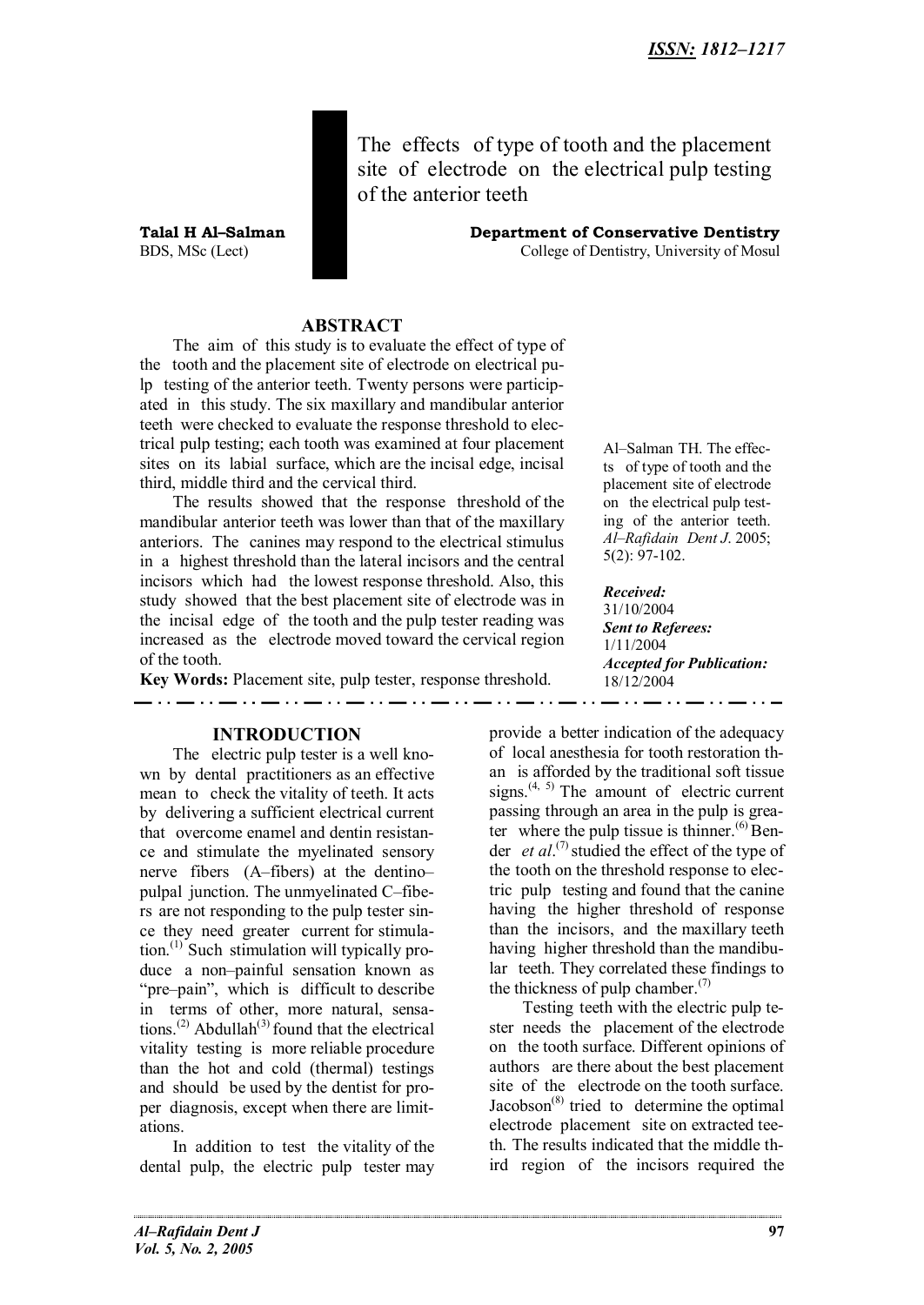lowest level of electrical current of pulp tester.<sup>(8)</sup> Other authors found the same results of Jacobson, but the studies performed on patients (*in vivo* studies).<sup> $(9, 10)$ </sup> Cooley and  $\overline{R}$  Robison<sup>(11)</sup> suggested the optimal electrode placement at the cervical third of the labial surface. Bender *et al.*<sup>(7)</sup> reported that the incisal edge gave the lowest threshold values of response to electric pulp testing.

The aims of the present study are to determine the best placement site of electrode of an electric pulp tester on the anterior teeth to evoke a response with the least amount of electrical current; and to determine which of the anterior teeth may respond to electrical pulp testing with the least threshold.

## **MATERIALS AND METHODS**

Twenty persons ranging in age from 20 to 45 years were participated in this study. They were from the patients and staff members of the College of Dentistry, University of Mosul. Patients with incisal edge wear and any restorative work in their anterior teeth was not included in this study. The patients were instructed to raise one of their hands with the first perceived an abnormal sensation in the tooth. The anterior teeth of each subject were isolated with cotton rolls and dried with cotton gauze. Air dryness was not used because this may evoke pain in hypersensitive teeth. Dentotest TB09 electrical pulp tester (battery operated) (J Morita Corporation, Japan) was used to test the pulp vitality of the teeth. It was operated in accordance with the manufacturer's instructions. This unit operates on a fixed frequency, varying voltage principle with a measuring scale of calibrations numbered from 0 to 10. The six maxillary and six mandibular anterior teeth of each subject were examined. Four pulp tester readings were taken in a specific sequence at each of four test sites on the labial surface of the crown of each tooth as follows: The incisal edge, incisal third, middle third, and cervical third (Figure 1).

The data were entered into a computer and the analysis of variance was performed to compare the effects of different variables on the mean values obtained with the pulp tester. The variables included differences among maxillary and mandibular teeth, types of teeth and placement sites of electrode of the pulp tester.



Figure (1): Examination for pulp vitality at different placement sites of electrode

### **RESULTS**

The total pulp tester readings were 960 readings for all the 20 subjects. The mean values of threshold response of the maxillary and mandibular teeth are shown in Table (1). The mean test value for maxillary teeth was 4.880 whereas the mean value for the mandibular teeth was 3.473. This difference was statistically significant at the  $p<0.05$  level. In both the maxillary and the mandibular teeth, central incisors had the lowest response threshold. The response threshold of the lateral incisors was significantly higher than that of the central incisors and the canines had higher response threshold than the lateral incisors at the  $p<0.05$  level (Table 2 and Figures 2 and 3).

The mean threshold responses for the different electrode placement sites of the maxillary and mandibular teeth are shown in Table (3). The results indicated that there was a significantly different threshold response at each of the four placement sites for the maxillary and mandibular teeth at the  $p<0.05$  level (Figures 4 and 5 respectively).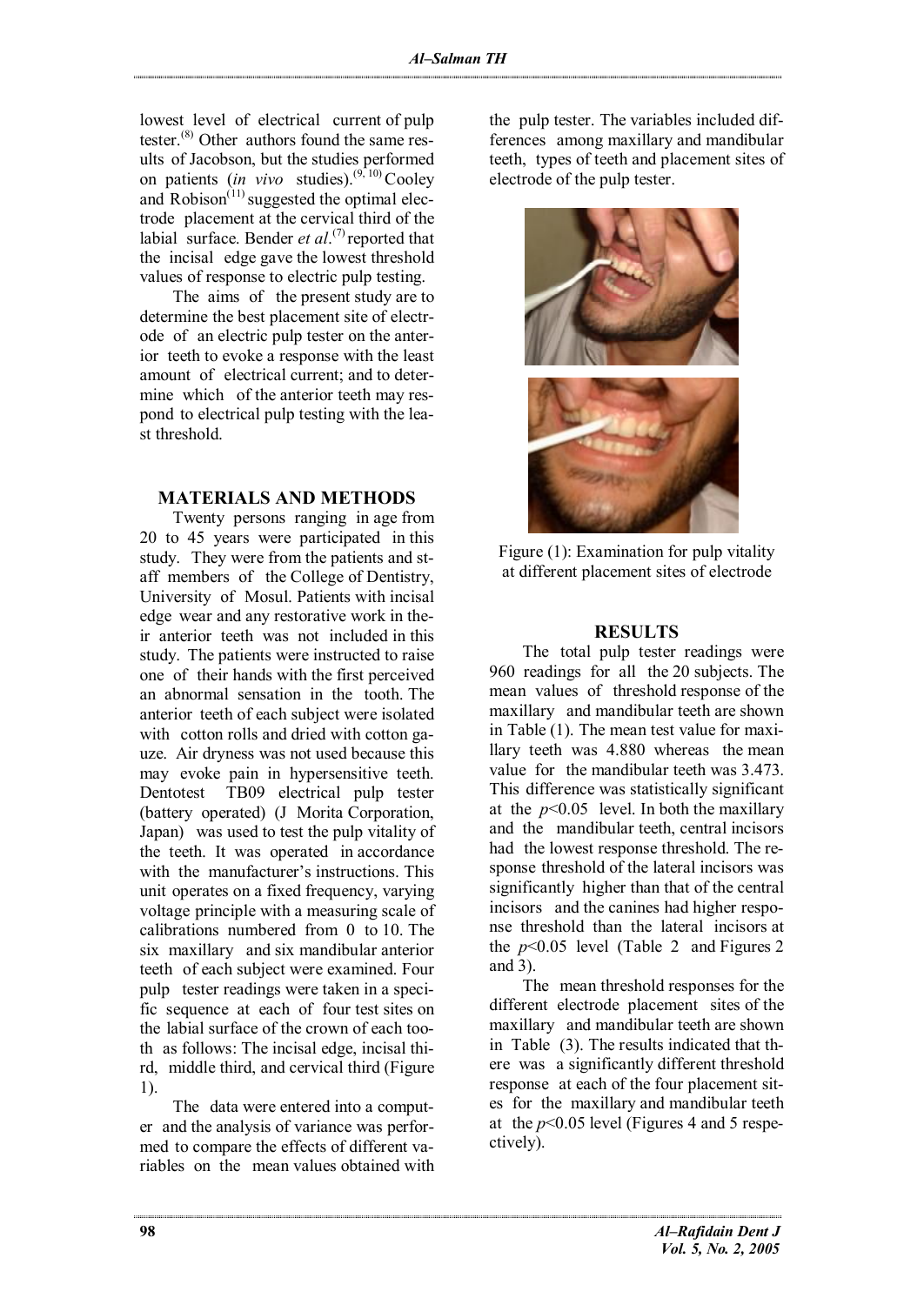Table (1): Comparison of the mean threshold response of the maxillary and mandibular anterior teeth

| Arch                                  | $Mean + SD$                       |       | $F-value$ <i>p</i> -value |
|---------------------------------------|-----------------------------------|-------|---------------------------|
| <b>Maxillary</b><br><b>Mandibular</b> | $4.88 + 1.487$<br>$3.473 + 1.292$ | 61.90 | $0.000*$                  |
| SD: Standard deviation                |                                   |       |                           |

\* Indicates significant difference exists at  $p \le 0.05$ .

| Table (2): Mean + standard deviation of the different types of teeth |
|----------------------------------------------------------------------|
| of the maxillary and mandibular teeth                                |

| Arch              | <b>Central Incisor Lateral Incisor</b> |                 | Canine          |                   |          |
|-------------------|----------------------------------------|-----------------|-----------------|-------------------|----------|
|                   |                                        | $Mean + SD$     |                 | $F-value$ p-value |          |
| <b>Maxillary</b>  | $4.450 + 0.998$                        | $5.041 + 1.692$ | $5.172 + 1.606$ | 2.76              | $0.048*$ |
| <b>Mandibular</b> | $2.878 + 0.559$                        | $3.734 + 1.495$ | $3.806 + 1.414$ | 7.04              | $0.001*$ |

SD: Standard deviation

\* Indicates significant difference exists at  $p \le 0.05$ .

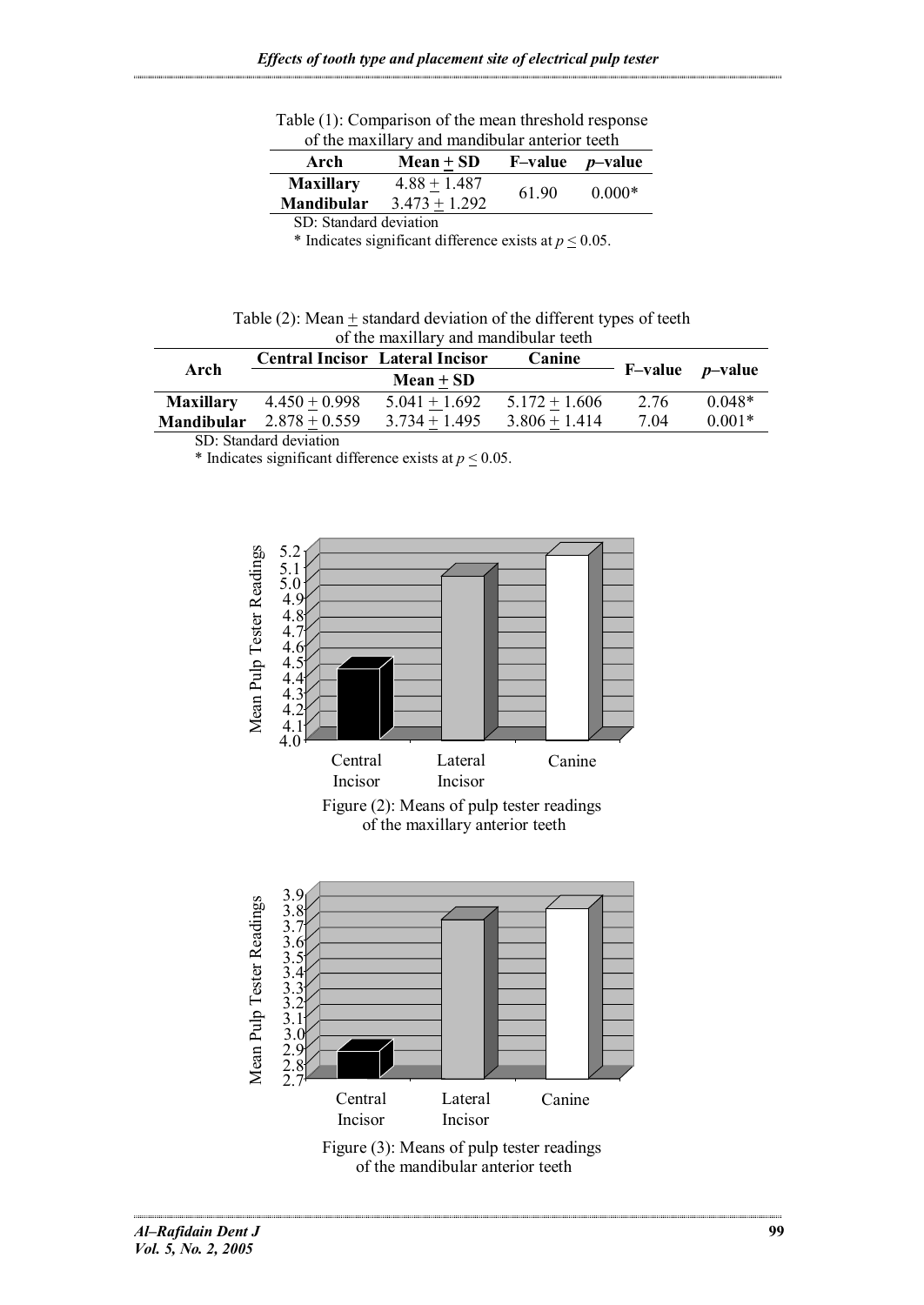| Table (3): Mean $\pm$ standard deviation of threshold response at different placement sites |  |
|---------------------------------------------------------------------------------------------|--|
| of the maxillary and mandibular teeth                                                       |  |

| Arch              | <b>Incisal Edge</b>                                          |                                 |  | Incisal Third Middle Third Cervical Third |      |          |
|-------------------|--------------------------------------------------------------|---------------------------------|--|-------------------------------------------|------|----------|
|                   | d Middle Third Cervical Luiru F-value p-value<br>$Mean + SD$ |                                 |  |                                           |      |          |
| <b>Maxillary</b>  | $3.683 + 0.953$                                              | $4.850 + 1.186$ $4.950 + 0.543$ |  | $5.600 + 1.157$                           | 3.86 | $0.025*$ |
| <b>Mandibular</b> | $2.583 + 0.604$                                              | $3.116 + 0.818$ $3.750 + 0.712$ |  | $4.250 + 0.383$                           | 7.53 | $0.001*$ |

SD: Standard deviation

\* Indicates significant difference exists at  $p \le 0.05$ .



Figure (4): Means of pulp tester readings at different placement sites of the maxillary anterior teeth



Figure (5): Means of pulp tester readings at different placement sites of the mandibular anterior teeth

The lowest threshold response was noted at the incisal edge of the tooth; the incisal third had a higher response threshold than the incisal edge; the middle third had a higher threshold than the incisal third and the cervical third had the highest threshold response among all the different electrode placement sites.

### **DISCUSSION**

The results of this study agreed with Bender *et*  $al$ <sup>''</sup>, who found that the lowest response threshold was observed when the pulp tester electrode was applied on the incisal edges of the teeth and increased as the electrode was moved apically from the incisal edge to the cervical region of the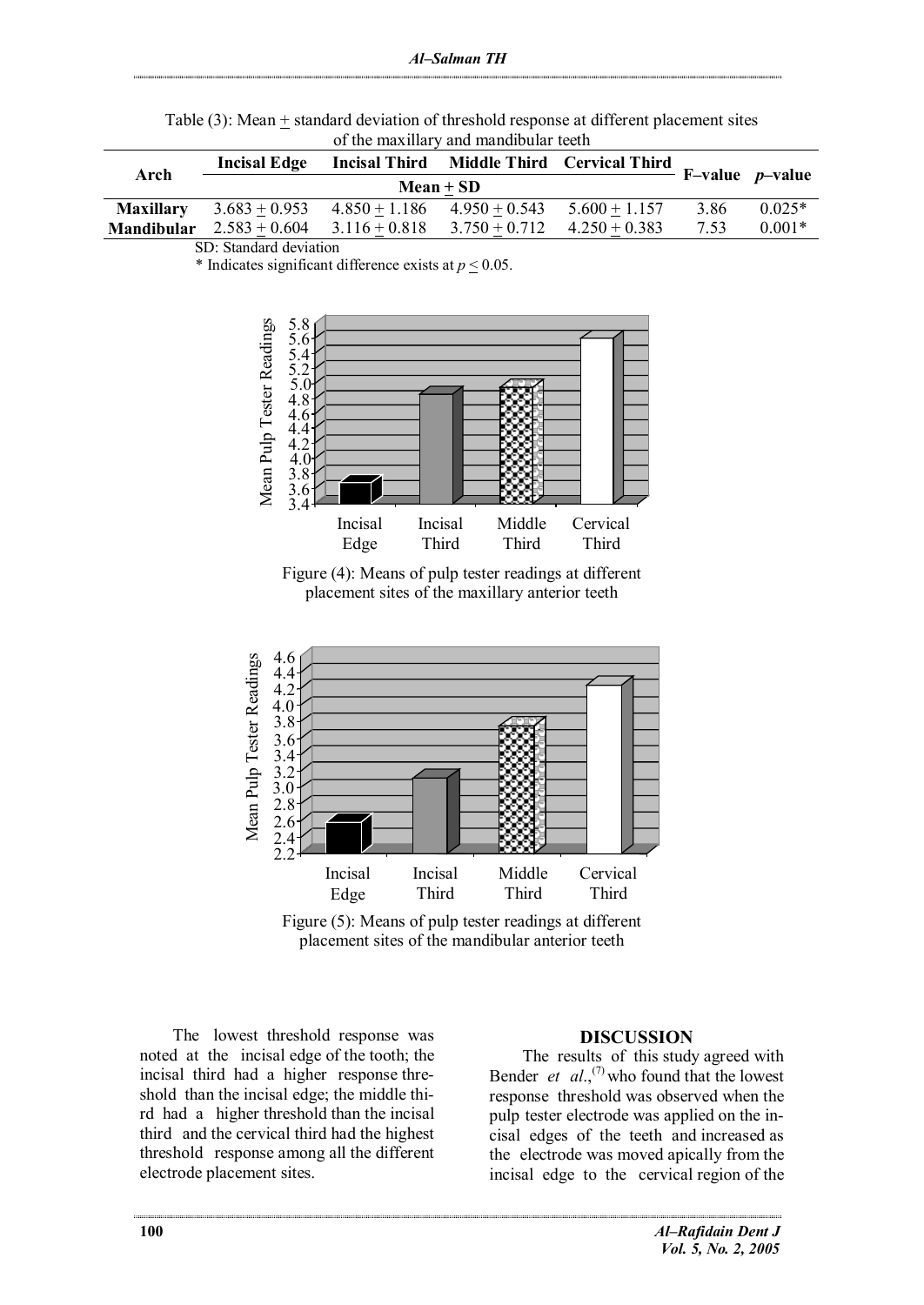tooth. These findings disagreed with Jacobson's results, $^{(8)}$  which found that the optimal electrode placement site is the middle third of the labial surface, and the results of Cooley and Robison,  $(11)$  who found that the optimal placement site is on the cervical third of the tooth. In regard to the optimal placement site of electrode, there are several considerations to be discussed. The optimal response threshold is reached when an adequate number of nerve endings are activated, so the response to a given stimulus will be greatest where the neural density is the highest; that mean the area of high neural density will have a relatively low response threshold. Lilja $(12)$  found that the highest concentration of neural elements in the pulp is in the pulp horn region. A progressive decrease in the number of nerve fibers as directed apically to the cervical and radicular areas of the pulp was observed. Also, the direction of the dentinal tubules may have a role in evaluating the pulp tester response threshold in different regions of the tooth crown. The dentinal tubules at the pulp horn region are almost run in a straight course from the pulp to the dentino–enamel junction, whereas the course of the dentinal tubules in the other regions of the crown is somewhat curved and resembles an S in shape. Logically, the shorter the distance between the electrode and the pulp, the faster is the conduction of the electricity from the pulp tester to the pulp and the lower is the response threshold. $^{(13)}$ 

It has been shown that enamel thickness may have an effect on the response to the electrical pulp testing.<sup>(7)</sup> Because enamel acts as a barrier against the flow of electrodes to the pulp, more current is needed to stimulate teeth with thick enamel than those with thin enamel. This explains why mandibular anterior teeth, with relatively thin enamel, respond with a relatively low threshold than do maxillary anterior teeth.

The size of the pulp chamber is also having an effect in the response threshold to the electrical testing; greater electrical current is needed to produce a response in teeth with large pulps than in teeth with small pulps. $^{(6)}$  This observation explains why canines, which have relatively large pulp, having a higher response threshold than teeth with relatively small pulps, like central and lateral incisors.

# **CONCLUSIONS**

The mandibular anterior teeth having a lower response threshold to the electrical pulp testing than the maxillary anteriors.

Whether maxillary or mandibular, the canine responds to the electrical stimulus in a highest threshold than the lateral incisor and the central incisor which has the lowest response threshold.

The optimum placement site of the electrode of electrical pulp tester is the incisal edge of the tooth and the response threshold is increased as the electrode is moved apically to the cervical third of the labial surface of the tooth.

# **REFERENCES**

- 1) Narhi M, Virtanen A, Kuhta J. Electrical stimulation of teeth with a pulp tester in the cat. *Scand J Dent Res*. 1979; 87: 32-38.
- 2) Samuel RO. An update on the physiology of the dentin–pulp complex. *Dent Update*. 2001; 28: 200-209.
- 3) Abdullah BA. Reliability of vitality tests. *Jordan Dent J*. 2001; 16: 72-77.
- 4) Certosimo AJ, Archer RD. A clinical evaluation of the electric pulp tester as an indicator of local anesthesia. *Oper Dent*. 1996; 21: 25-30.
- 5) Wong JK. Adjuncts to local anesthesia: Separating fact from fiction. *J Can Dent Assoc*. 2001; 67: 391-397.
- 6) Mumford JM. Path of direct current in electric pulp testing using one coronal electrode. *Br Dent J*. 1959; 106: 23-26. Cited by: Bender B, Michael A, Henry O. The optimum placement site of the electrode in electric pulp testing of the 12 anterior teeth. *J Am Dent Assoc*. 1989; 118: 305-310.
- 7) Bender B, Michael A, Henry O. The optimum placement site of the electrode in electric pulp testing of the 12 anterior teeth. *J Am Dent Assoc*. 1989; 118: 305-310.
- 8)Jacobson JJ. Probe placement during electric pulp testing procedures. *Oral Surg Oral Med Oral Pathol*. 1984; 58: